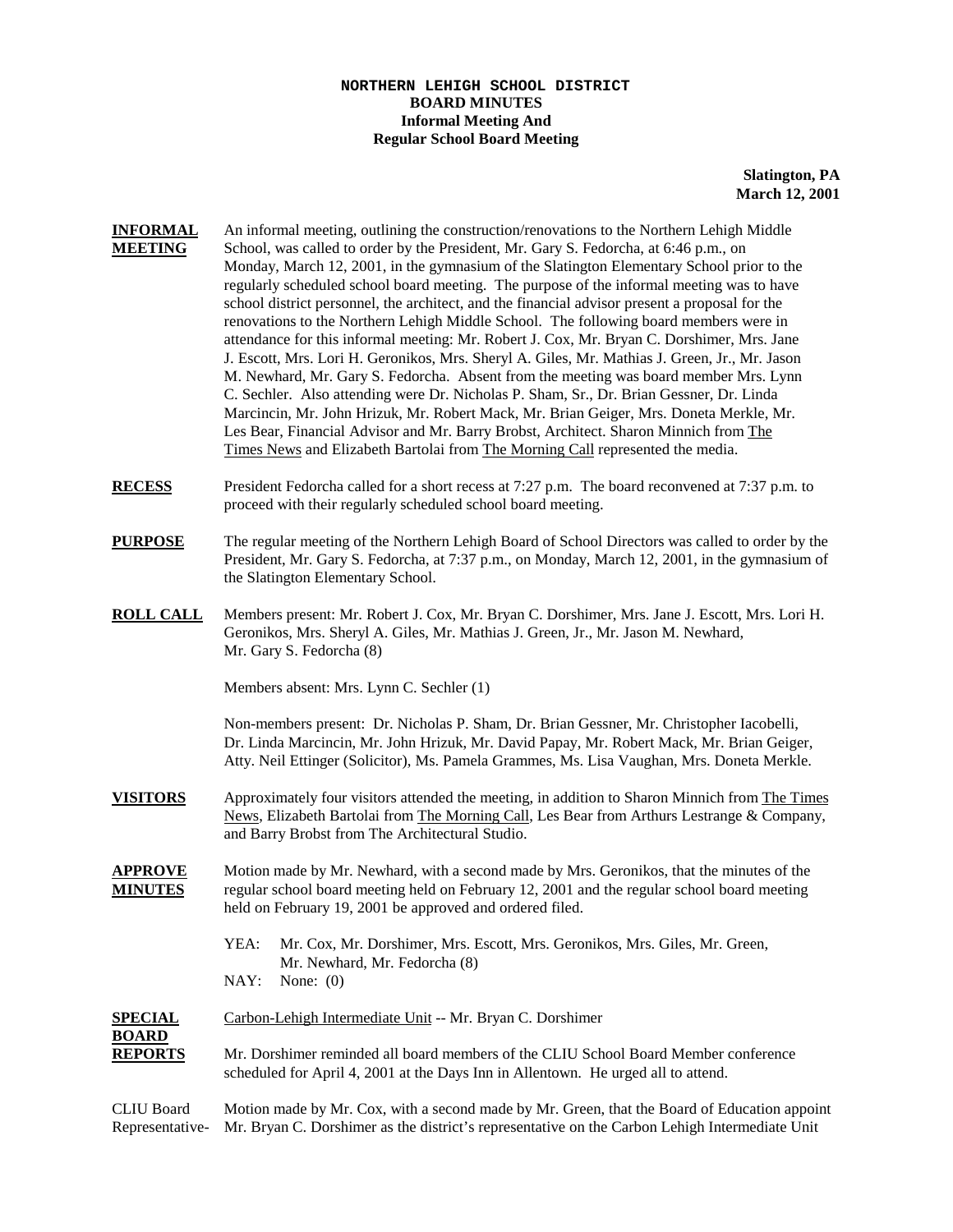| <b>B.</b> Dorshimer                                          | Board of Directors effective July 1, 2001 through June 30, 2004.                                                                                                                                                                                                                                                                                                                                                                                                                                                                                                                                                                                                                                                                                                            |  |  |
|--------------------------------------------------------------|-----------------------------------------------------------------------------------------------------------------------------------------------------------------------------------------------------------------------------------------------------------------------------------------------------------------------------------------------------------------------------------------------------------------------------------------------------------------------------------------------------------------------------------------------------------------------------------------------------------------------------------------------------------------------------------------------------------------------------------------------------------------------------|--|--|
| <b>SPECIAL</b><br><b>BOARD</b><br><b>REPORTS</b><br>(Con't.) | YEA:<br>Mr. Cox, Mr. Dorshimer, Mrs. Escott, Mrs. Geronikos, Mrs. Giles, Mr. Green,<br>Mr. Newhard, Mr. Fedorcha (8)<br>NAY:<br>None: $(0)$                                                                                                                                                                                                                                                                                                                                                                                                                                                                                                                                                                                                                                 |  |  |
| Committee<br>Reports And/<br>Or Meetings                     | All board members received copies of minutes for the following committee meetings:<br>1. Technology/Buildings and Grounds committee meeting held on March 7, 2001.<br>2. Finance Committee meeting held on February 26, 2001.<br>3. Policy/Education Committee meeting held on February 19, 2001.                                                                                                                                                                                                                                                                                                                                                                                                                                                                           |  |  |
| Appoint<br>Committee<br>Members                              | Motion made by Mrs. Geronikos, with a second made by Mr. Dorshimer, to appoint the following<br>individuals to serve as members of school board committees as indicated:<br>Tina Nakata - Community Representative -- Policy/Education Committee<br>1.<br>Chad Christman - Student Representative - Community Relations/Volunteerism Committee<br>2.                                                                                                                                                                                                                                                                                                                                                                                                                        |  |  |
|                                                              | YEA:<br>Mr. Cox, Mr. Dorshimer, Mrs. Escott, Mrs. Geronikos, Mrs. Giles, Mr. Green,<br>Mr. Newhard, Mr. Fedorcha (8)<br>NAY:<br>None: $(0)$                                                                                                                                                                                                                                                                                                                                                                                                                                                                                                                                                                                                                                 |  |  |
| Student Rep.<br>Report                                       | Ms. Lisa Vaughan and Ms. Pamela Grammes gave their student representative report to the board<br>for the month of March 2001.<br>Legislative Report -- Mrs. Lori H. Geronikos<br>Mrs. Geronikos brought the board up to date with regard to the Chapter 14 regulations.                                                                                                                                                                                                                                                                                                                                                                                                                                                                                                     |  |  |
|                                                              | Superintendent's Report -- Dr. Nicholas P. Sham, Sr.<br>Dr. Sham's report included the following:<br>1. He introduced Mr. Les Bear, Arthurs Lestrange & Company, Inc., who presented a<br>financial analysis along with some financial alternatives to the board.<br>2. Dr. George White addressed the middle school concept for the board.<br>He announced the names of students from our district who won awards in the Skills<br>3.<br>USA-VICA District 11 Champions.<br>4. He announced the change of location of the April 2 board meeting. The meeting<br>will be held in the Peters Elementary School instead of the junior high school.<br>He announced the CLIU 2001 School Board Conference will be held at the Days<br>5.<br>Inn in Allentown on April 4, 2001. |  |  |
| Proceed With<br>General<br>Obligation<br><b>Bonds</b>        | Motion made by Mr. Cox, with a second made by Mrs. Geronikos that the Board of<br>Education authorize the finance team to prepare necessary documentation to issue<br>\$10,800,000 of General Obligation debt, Series of 2001 to finance various capital projects<br>and to issue approximately \$2,040,000 of General Obligation debt, Series of 2001 to refund<br>the General Obligation debt, Series of 1995.                                                                                                                                                                                                                                                                                                                                                            |  |  |
|                                                              | YEA:<br>Mr. Cox, Mr. Dorshimer, Mrs. Escott, Mrs. Geronikos, Mrs. Giles, Mr. Green,<br>Mr. Newhard, Mr. Fedorcha (8)<br>NAY:<br>None: $(0)$                                                                                                                                                                                                                                                                                                                                                                                                                                                                                                                                                                                                                                 |  |  |
| Executive<br>Session                                         | An Executive Session was be held prior to the meeting from $6:00$ p.m. to $6:30$ p.m. for<br>personnel reasons.                                                                                                                                                                                                                                                                                                                                                                                                                                                                                                                                                                                                                                                             |  |  |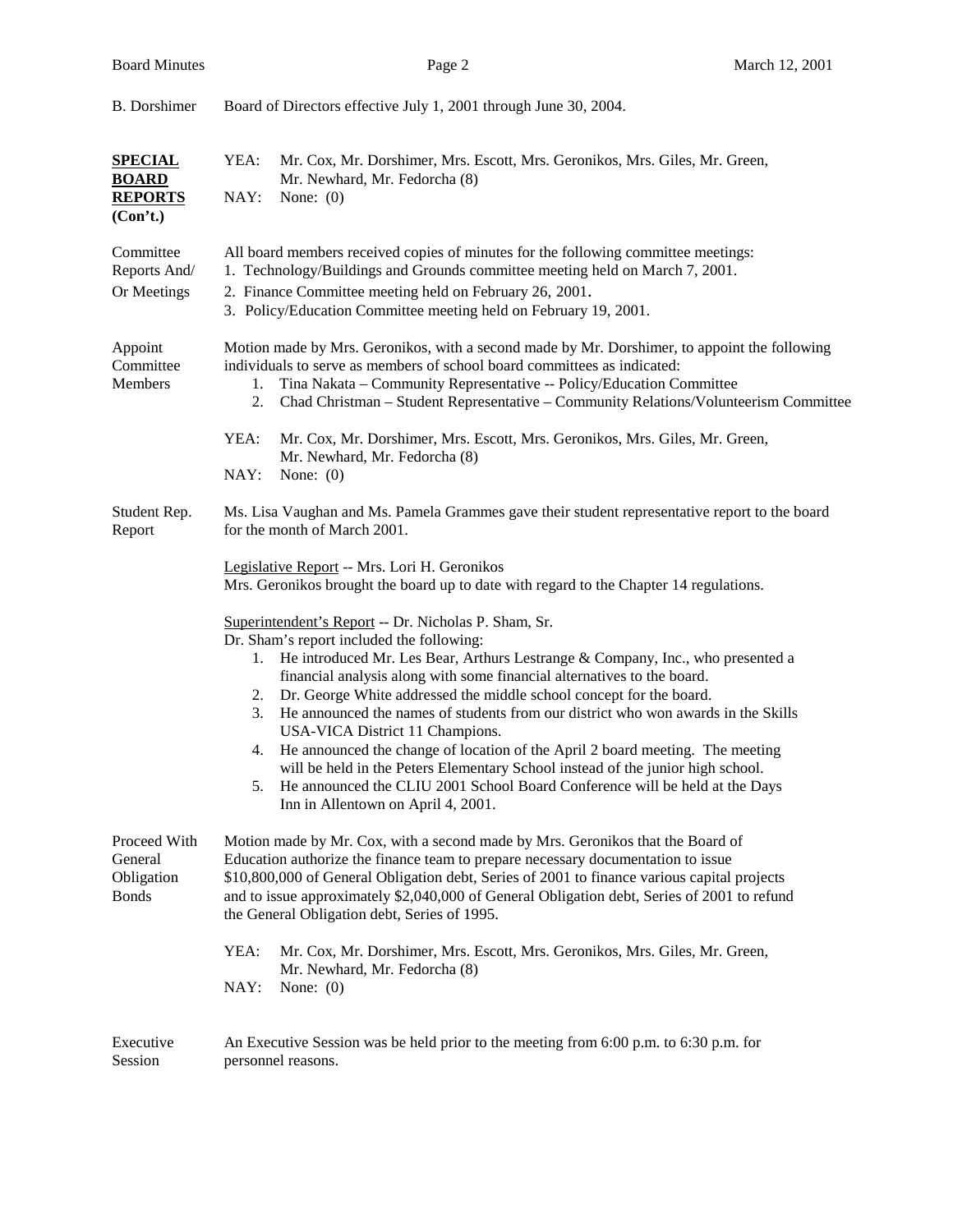**PERSONNEL** Motion made by Mrs. Giles, with a second made by Mr. Green, that the Board of Education

|                                         | approve the following personnel items:                                                                                                                                                                                                                                                                                                                                                                                                                                                                                                                                                                                                                                                                                                                                                                                                     |  |  |
|-----------------------------------------|--------------------------------------------------------------------------------------------------------------------------------------------------------------------------------------------------------------------------------------------------------------------------------------------------------------------------------------------------------------------------------------------------------------------------------------------------------------------------------------------------------------------------------------------------------------------------------------------------------------------------------------------------------------------------------------------------------------------------------------------------------------------------------------------------------------------------------------------|--|--|
| Change<br>Of Assignment                 | Nancy Wagner*<br>From:<br>Substitute Aide/Secretary<br>To:<br>Special Education Aide<br>Peters Elementary School - Replacing Pamela Peters who resigned.<br>\$8.38 Per Hour/6 1/2 Hours Per Day/5 Days Per Week<br>Salary:<br><b>Effective Date:</b><br>March 13, 2001<br>*60-Day Probationary Period                                                                                                                                                                                                                                                                                                                                                                                                                                                                                                                                      |  |  |
| Substitutes-<br>Instructional           | Employ the following substitute teacher for the 2000-2001 school year at the substitute<br>teacher rates of \$70.00 for 1-10 non-consecutive days; \$80.00 for 11-20 non-consecutive<br>days; and $$90.00$ for $21+$ non-consecutive days:                                                                                                                                                                                                                                                                                                                                                                                                                                                                                                                                                                                                 |  |  |
|                                         | Monica Yastrzab-Kempf - School Nurse                                                                                                                                                                                                                                                                                                                                                                                                                                                                                                                                                                                                                                                                                                                                                                                                       |  |  |
| Non-<br>Instructional                   | Employ the following substitute aide for the 2000-2001 school year at the substitute rate of \$6.25<br>per hour:                                                                                                                                                                                                                                                                                                                                                                                                                                                                                                                                                                                                                                                                                                                           |  |  |
|                                         | Andrea Thomson - Instructional Aide                                                                                                                                                                                                                                                                                                                                                                                                                                                                                                                                                                                                                                                                                                                                                                                                        |  |  |
| Resignation -<br>Kimberly<br>Andrews    | Accept the resignation of Kimberly Andrews, Special Education Aide at the senior high school,<br>effective March 2, 2001.                                                                                                                                                                                                                                                                                                                                                                                                                                                                                                                                                                                                                                                                                                                  |  |  |
| Dr. Sham -<br>Compensation<br>Agreement | Approve the Compensation Agreement between the Board of School Directors of the<br>Northern Lehigh School District and Dr. Nicholas P. Sham, Sr., Superintendent, as amended,<br>for a term of $3\frac{1}{2}$ years, commencing on February 12, 2001 and ending on June 30, 2004.                                                                                                                                                                                                                                                                                                                                                                                                                                                                                                                                                          |  |  |
| <b>Family Medical</b><br>Leave - Judy   | Approve the request of Judy Costa, Peters Elementary special education teacher, to take a<br>Family Medical Leave of Absence for the period of January 17, 2001 through April 10, Costa<br>2001. Family Medical Leave requires the district to provide medical benefits during the 12<br>weeks of approved leave. She will be responsible for contributing \$25.00 per month as co-<br>payment for dependent medical benefits during her FMLA leave.                                                                                                                                                                                                                                                                                                                                                                                       |  |  |
| Child Rearing<br>Leave                  | Approve the request of Tammy Fristick, special education teacher in the junior high school,<br>to take a Child Rearing Leave of Absence. Beginning on or about April 29, 2001 she plans<br>to use her accumulated sick days to cover her absence for the remainder of the 2000-2001<br>school year. Commencing on the first day of the 2001-2002 school year she is requesting a<br>Family Medical Leave, which includes district-paid medical coverage for 12 weeks, after<br>which she is requesting to be placed on an unpaid child rearing leave of absence for the<br>remainder of the 2001-2002 school year. She will be responsible for contributing \$13.00 per<br>month as co-payment for dependent medical benefits during her FMLA leave. At the present<br>time she plans to return to teaching for the 2002-2003 school year. |  |  |
|                                         | Co-Curricular Appointments For 2001-2002                                                                                                                                                                                                                                                                                                                                                                                                                                                                                                                                                                                                                                                                                                                                                                                                   |  |  |
|                                         | Head Football Coach - James Tkach -- \$6164.00<br>Assistant Football Coach - Samuel Bonner -- \$4006.00<br>Assistant Football Coach - Steve Hluschak -- \$4006.00<br>Assistant Football Coach - Dennis Rose -- \$4006.00<br>Assistant Football Coach - Glenn Serfass -- \$4006.00<br>Assistant Football Coach - Joseph Tout -- \$4006.00<br>Head Cross Country Coach - David Oertner -- \$3693.00<br>Assistant Cross Country Coach - Beth Case -- \$2400.00                                                                                                                                                                                                                                                                                                                                                                                |  |  |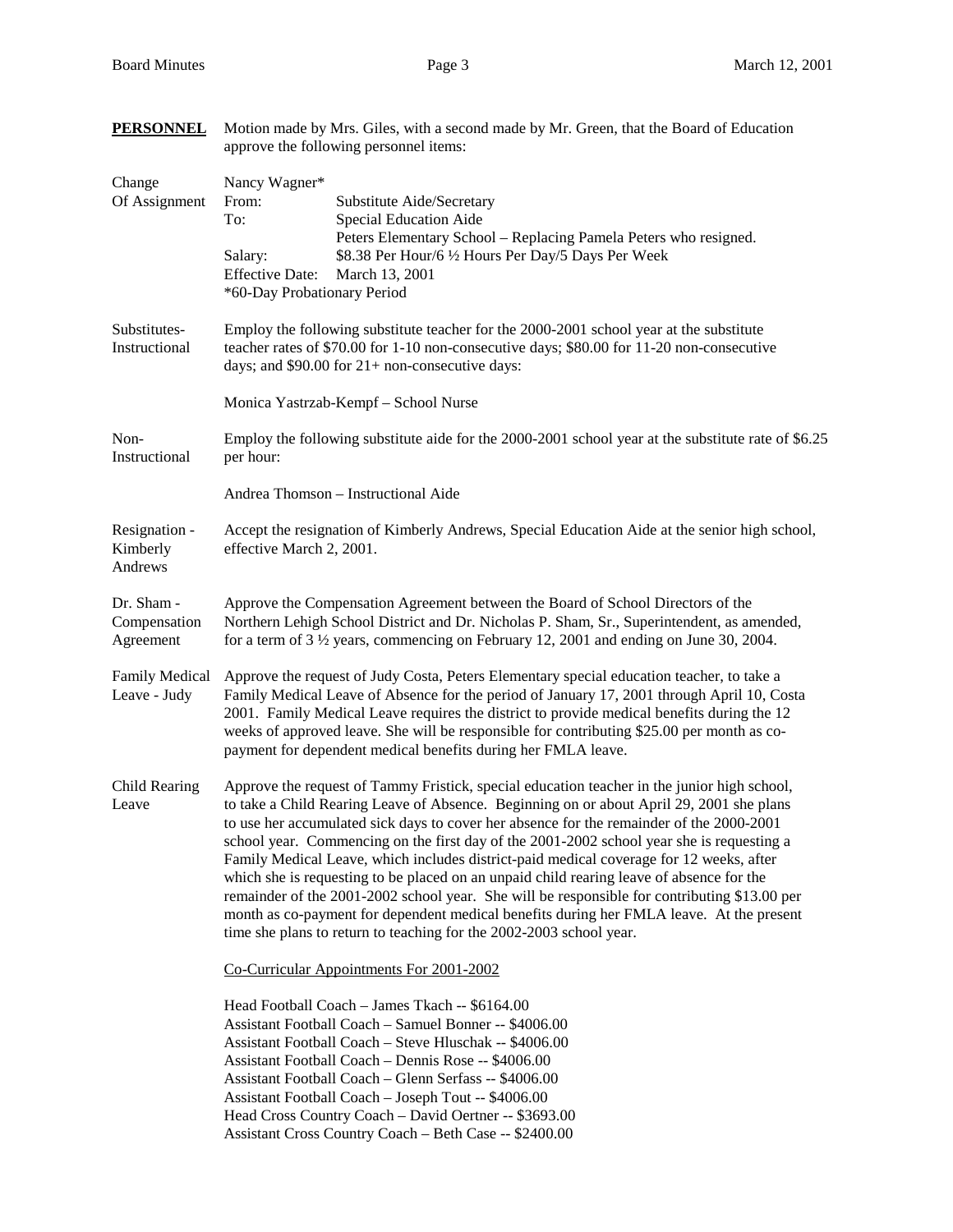| <b>PERSONNEL</b><br>(Con't.)                                | Head Field Hockey Coach - Mary Redline -- \$3693.00<br>Assistant Field Hockey Coach - Jessica Schoenberger -- \$2400.00<br>Majorette/Band Front Director - Lauren Zielinski -- \$1853.00<br>Sr. High Fall Intramural - Renee Evans - Tennis -- \$722.00<br>Sr. High Fall Intramural - Robert Kern - Weightlifting/Indoor Floor Tennis -- \$722.00<br>Sr. High Fall Intramural - David Redline - Basketball -- \$722.00<br>Sr. Class Play - Nicholas Simons -- \$1315.00 |  |  |  |
|-------------------------------------------------------------|-------------------------------------------------------------------------------------------------------------------------------------------------------------------------------------------------------------------------------------------------------------------------------------------------------------------------------------------------------------------------------------------------------------------------------------------------------------------------|--|--|--|
| <b>Business</b><br>Manager -<br>Bernard G.<br>Rockovich     | Approve to appoint Bernard G. Rockovich to the position of Business Manager for the Northern<br>Lehigh School District and enter into a five year contract agreement at a salary of \$72,500.<br>Effective date to be determined upon release from present contract.                                                                                                                                                                                                    |  |  |  |
| Saturday<br>Detention<br>Supervisor -<br>Shared<br>Position | Approve to appoint Patricia Eby-Manescu to share the responsibilities of Secondary Saturday<br>Detention Supervisor for the junior/senior high school. Effective March 10, 2001, she will share<br>the responsibilities with the current detention monitor by working alternate Saturdays from 8:30<br>a.m. until 11:30 a.m. throughout the remainder of the 2000-2001 school calendar year at a salary<br>of \$50.00 for each Saturday worked.                         |  |  |  |
|                                                             | YEA:<br>Mr. Cox, Mr. Dorshimer, Mrs. Escott, Mrs. Geronikos, Mrs. Giles, Mr. Green,<br>Mr. Newhard, Mr. Fedorcha (8)<br>NAY:<br>None: $(0)$                                                                                                                                                                                                                                                                                                                             |  |  |  |
| <b>POLICY</b>                                               | Motion made by Mrs. Geronikos, with a second made by Mrs. Escott, that the Board of Education<br>approve the following items listed under Policy:                                                                                                                                                                                                                                                                                                                       |  |  |  |
| Conferences                                                 | Approve the request of Linda Thompson to attend the PA School Counselors' Association Annual<br>Conference in Lancaster on April 26 and 27, 2001. Expenses include \$190.00 for registration,<br>\$40.00 for meals, \$48.00 for travel, for a total cost of \$278.00.                                                                                                                                                                                                   |  |  |  |
|                                                             | Approve the request of Brian Geiger to attend a PASBO Construction/Renovations Project Workshop<br>at Seven Springs Mountain Resort on March 20, 2001. Expenses include \$109.00 for registration,<br>\$210.00 for travel for a total cost of \$319.00.                                                                                                                                                                                                                 |  |  |  |
|                                                             | Approve the request of Christopher Iacobelli to attend a Lorman Education Services conference in<br>Wilkes-Barre on May 9, 2001. Expenses include \$199.00, \$10.00 for meals, \$25.00 for travel, for a<br>total cost of \$234.00.                                                                                                                                                                                                                                     |  |  |  |
|                                                             | Approve the request of Sandra Vajda to attend a Bureau of Education & Research conference in<br>Allentown on April 20, 2001. Expenses include \$139.00 for registration, plus the cost of a substitute<br>teacher for one day and has been approved by the district Continuing Professional Education<br>Committee.                                                                                                                                                     |  |  |  |
|                                                             | Approve the request of Sheila Lanshe to attend the PA School Counselors Association Annual<br>Conference in Lancaster on April 26 and 27, 2001. Expenses include \$190.00 for registration, \$40.00<br>for meals, \$48.00 for travel, \$105.00 for lodging for an approximate total of \$394.55 and will be paid<br>for through Drug Free Schools Funds.                                                                                                                |  |  |  |
|                                                             | Approve the request of Lynne Fedorcha to attend a conference sponsored by The Learning Edge in<br>King of Prussia on March 28, 2001. Expenses include \$149.00 for registration, \$39.00 for travel,<br>\$2.80 miscellaneous expenses for a total of \$190.80 and will be paid for through IDEA funds.                                                                                                                                                                  |  |  |  |
|                                                             | Approve the request of Carol Dorward to attend a Teacher Created Materials conference on March 27,<br>2001 in Allentown, PA. Expenses include \$149.00 for registration, \$6.00 for meals, \$6.00 for travel,<br>for a total cost of \$161.00 plus the cost of a substitute teacher for one day and has been approved by<br>the district's Continuing Professional Education Committee                                                                                  |  |  |  |
|                                                             |                                                                                                                                                                                                                                                                                                                                                                                                                                                                         |  |  |  |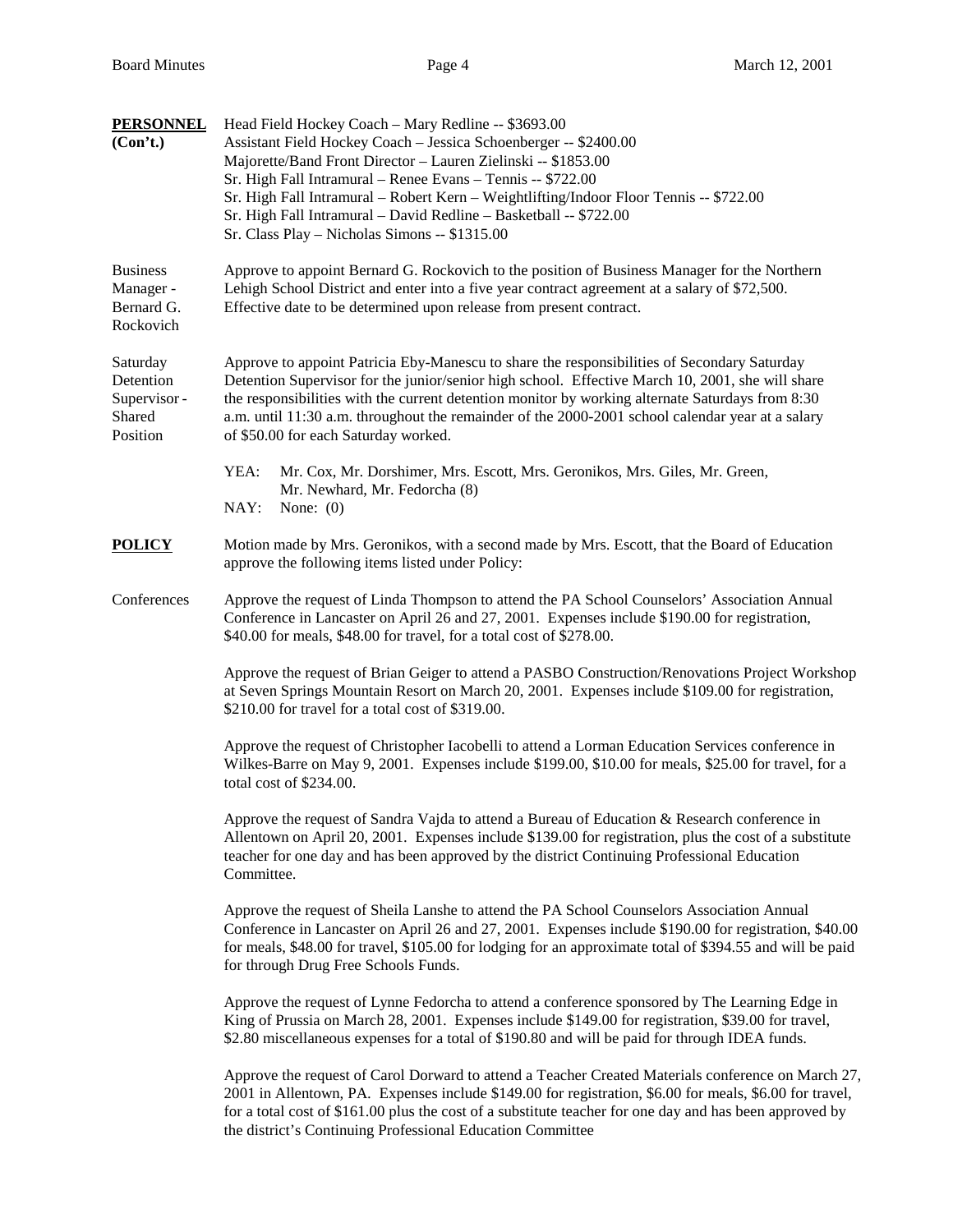| <b>POLICY</b><br>(Con't.)<br><b>Board Policy</b><br>Policy $#104-$<br>$1st$ Reading    | Approve new board policy #104 – Nondiscrimination In Employment/Contract<br>Practices, as presented after first reading.                                                                                                                                                                                                                                                                                                                                                                                                                                         |  |  |
|----------------------------------------------------------------------------------------|------------------------------------------------------------------------------------------------------------------------------------------------------------------------------------------------------------------------------------------------------------------------------------------------------------------------------------------------------------------------------------------------------------------------------------------------------------------------------------------------------------------------------------------------------------------|--|--|
| Policy #103-<br>$1st$ Reading                                                          | Approve revisions to existing board policy #103 - Nondiscrimination In School and Classroom<br>Practices, as presented after first reading.                                                                                                                                                                                                                                                                                                                                                                                                                      |  |  |
| Homebound<br>Instruction                                                               | Grant homebound instruction for a $12th$ grade student, Student No. 01-74570 for five hours per week,<br>effective March 14, 2001 and continuing for approximately six weeks.                                                                                                                                                                                                                                                                                                                                                                                    |  |  |
| <b>NLJHS</b><br>Student Act.<br><b>Fund Statement</b>                                  | Approve the Northern Lehigh Junior High School Student Activities Fund Statement for<br>the month of February 2001.                                                                                                                                                                                                                                                                                                                                                                                                                                              |  |  |
|                                                                                        | YEA:<br>Mr. Cox, Mr. Dorshimer, Mrs. Escott, Mrs. Geronikos, Mrs. Giles, Mr. Green,<br>Mr. Newhard, Mr. Fedorcha (8)<br>NAY:<br>None: $(0)$                                                                                                                                                                                                                                                                                                                                                                                                                      |  |  |
| <b>CURRICU-</b><br><b>LUM AND</b><br><b>INSTRUC-</b><br><b>TION</b>                    | Motion made by Mr. Dorshimer, with a second made by Mr. Newhard that the Board of Education<br>approve the following Resolution to adopt the 2001-2002 Carbon Lehigh Intermediate Unit<br>Facilities Plan Committee report which was unanimously adopted by the CLIU Facilities<br>Plan Committee on February 13, 2001.                                                                                                                                                                                                                                          |  |  |
| Carbon Lehigh<br>Intermediate<br>Unit 2001-2002<br><b>Facilities Plan</b><br>Committee | <b>RESOLVED:</b> It is recommended that the Northern Lehigh School District Board of School<br>Directors approve the 2001-2002 Facilities Plan Committee Report as unanimously adopted<br>by the CLIU Facilities Plan Committee on February 13, 2001. In addition, the Board affirms<br>its commitment of the original construct of the Facilities planning, approved November 1,<br>1989, which consists of a series of prioritized inquiries to be considered in determining the<br>future location of the CLIU and school district special education classes. |  |  |
|                                                                                        | <b>NOW, THEREFORE BE IT RESOLVED, that a copy of this Resolution be entered into the</b><br>minutes of this meeting of March 12, 2001.                                                                                                                                                                                                                                                                                                                                                                                                                           |  |  |
|                                                                                        | YEA:<br>Mr. Cox, Mr. Dorshimer, Mrs. Escott, Mrs. Geronikos, Mrs. Giles, Mr. Green,<br>Mr. Newhard, Mr. Fedorcha (8)<br>NAY:<br>None: $(0)$                                                                                                                                                                                                                                                                                                                                                                                                                      |  |  |
| <b>FINANCIAL</b>                                                                       | Motion made by Mr. Cox, with a second made by Mr. Dorshimer, that the Board of Education<br>approve the following financial items:                                                                                                                                                                                                                                                                                                                                                                                                                               |  |  |
| Treasurer's<br>Report                                                                  | Approve the report of the Treasurer, Mr. Cox, for the month of February 2001.                                                                                                                                                                                                                                                                                                                                                                                                                                                                                    |  |  |
| Reports<br>(Info Only)                                                                 | All board members received the February 2001 Expenditure Reports for the Cafeteria, General, and Capital<br>Reserve funds.                                                                                                                                                                                                                                                                                                                                                                                                                                       |  |  |
| Pay General<br>Fund Bills                                                              | Approve payment of the General Fund bills for the month of February 2001, as presented.                                                                                                                                                                                                                                                                                                                                                                                                                                                                          |  |  |
| <b>Account Bills</b>                                                                   | Pay Technology Approve payment of the Technology Account bills, as presented.                                                                                                                                                                                                                                                                                                                                                                                                                                                                                    |  |  |
|                                                                                        |                                                                                                                                                                                                                                                                                                                                                                                                                                                                                                                                                                  |  |  |

Pay Construction Approve payment of Construction Account bills, as presented. Account Bills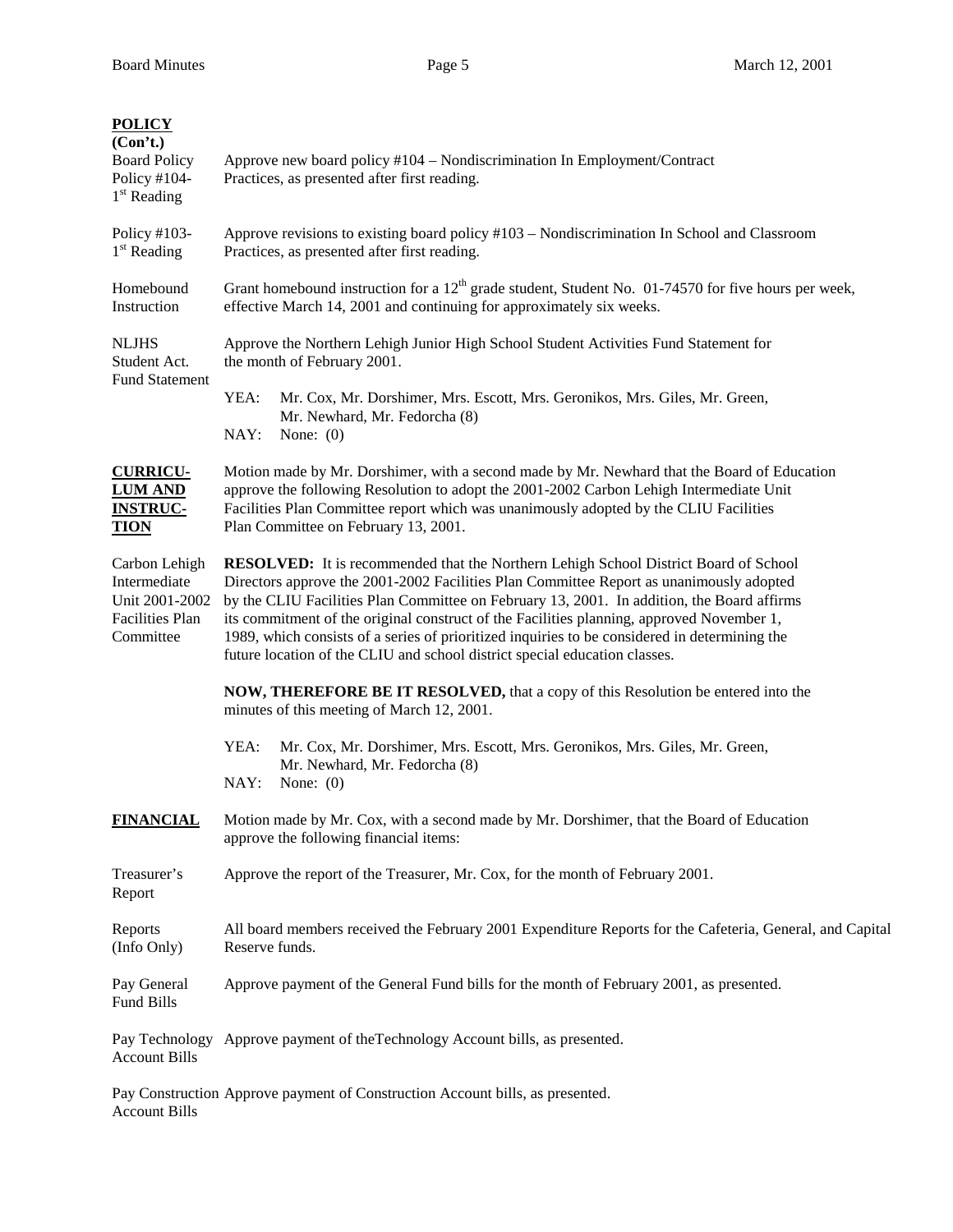| <b>FINANCIAL</b><br>(Con't.)                                                                         | Approve the refund of the following real estate taxes as presented.                                                                                                                                                                                                     |                                                                                                                                                                           |  |
|------------------------------------------------------------------------------------------------------|-------------------------------------------------------------------------------------------------------------------------------------------------------------------------------------------------------------------------------------------------------------------------|---------------------------------------------------------------------------------------------------------------------------------------------------------------------------|--|
| Refund of Real<br><b>Estate Taxes</b>                                                                | Paul W. and Gail A. Horner<br>General Delivery<br>PO Box 104, Slatedale, PA 18079<br>For                                                                                                                                                                                | \$626.71                                                                                                                                                                  |  |
|                                                                                                      | Parcel #18-01-B06SE2C-008-005<br>211 First Street, Slatington, PA 180808<br>The assessed value was decreased due to fire damage.                                                                                                                                        |                                                                                                                                                                           |  |
|                                                                                                      | Paul W. and Gail A. Horner<br>General Delivery<br>PO Box 104, Slatedale, PA 18079<br>For                                                                                                                                                                                | \$1068.72                                                                                                                                                                 |  |
|                                                                                                      | Parcel #18-01-B06SE2C-008-004<br>213-215 First Street, Slatington, PA 180808<br>The assessed value was decreased due to fire damage.                                                                                                                                    |                                                                                                                                                                           |  |
| Refund of<br>Overpayment<br>Of Walnutport<br><b>Real Estate</b><br><b>Taxes For</b><br>February 2001 | Approve a refund for overpayment of Walnutport Real Estate Taxes for the property owners as<br>listed for the month of February 2001.                                                                                                                                   |                                                                                                                                                                           |  |
| Cash Mgmt.<br>Portfolio For<br>January 2001                                                          | Approve the Arthurs Lestrange Cash Management Portfolio Summary for the month of<br>January 2001.                                                                                                                                                                       |                                                                                                                                                                           |  |
| Solicit Bids For<br>Asbestos<br>Removal                                                              | Approve to authorize proper officials to solicit bids for removal of asbestos containing<br>materials from the junior high school.                                                                                                                                      |                                                                                                                                                                           |  |
| <b>Budgetary</b><br><b>Transfers</b>                                                                 | YEA:<br>Mr. Newhard, Mr. Fedorcha (8)<br>NAY:<br>None: $(0)$                                                                                                                                                                                                            | Approve budgetary transfers to cover purchases for the 2000-2001 school year as presented.<br>Mr. Cox, Mr. Dorshimer, Mrs. Escott, Mrs. Geronikos, Mrs. Giles, Mr. Green, |  |
| <b>INFORM-</b><br><u>ATION</u>                                                                       | Board of Trustees meeting held on February 1, 2001.                                                                                                                                                                                                                     | All board members received copies of the minutes of the Lehigh Carbon Community College                                                                                   |  |
| <b>RECOG-</b><br><u>NITION</u><br><b>OF GUESTS</b>                                                   | Art George – Youth Soccer Program – Brought the district up to date on a few items related to the<br>youth soccer program. He also asked if the athletic presentation being offered at<br>the board/administrative retreat could also be presented at a public meeting. |                                                                                                                                                                           |  |